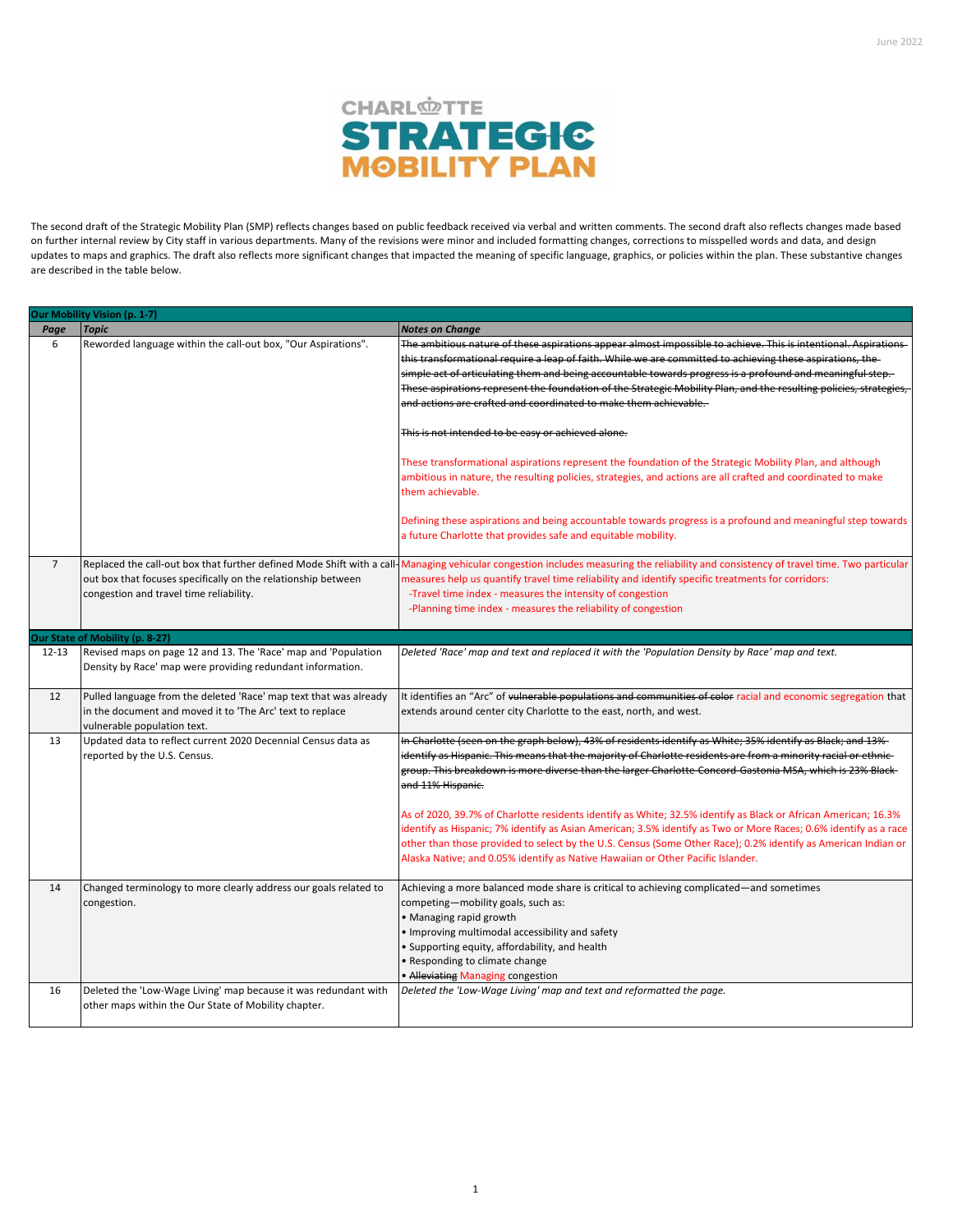|                              | <b>Our State of Mobility (continued)</b>                                                                                                                                                                                                          |                                                                                                                                                                                                                                                                                                                                                                                                                                                                                                                                                                                                                                                                                                                                                                                                                                                                                                                                                                                                                                                                                                                                                                                                                                                                                                                                                                                                                                                                                                                                                                                                                                                                                                                                                                                                                                                                                                              |
|------------------------------|---------------------------------------------------------------------------------------------------------------------------------------------------------------------------------------------------------------------------------------------------|--------------------------------------------------------------------------------------------------------------------------------------------------------------------------------------------------------------------------------------------------------------------------------------------------------------------------------------------------------------------------------------------------------------------------------------------------------------------------------------------------------------------------------------------------------------------------------------------------------------------------------------------------------------------------------------------------------------------------------------------------------------------------------------------------------------------------------------------------------------------------------------------------------------------------------------------------------------------------------------------------------------------------------------------------------------------------------------------------------------------------------------------------------------------------------------------------------------------------------------------------------------------------------------------------------------------------------------------------------------------------------------------------------------------------------------------------------------------------------------------------------------------------------------------------------------------------------------------------------------------------------------------------------------------------------------------------------------------------------------------------------------------------------------------------------------------------------------------------------------------------------------------------------------|
| Page                         | <b>Topic</b>                                                                                                                                                                                                                                      | <b>Notes on Change</b>                                                                                                                                                                                                                                                                                                                                                                                                                                                                                                                                                                                                                                                                                                                                                                                                                                                                                                                                                                                                                                                                                                                                                                                                                                                                                                                                                                                                                                                                                                                                                                                                                                                                                                                                                                                                                                                                                       |
| 17                           | Updated data from 2017 to the most recent 2019 data (Data source:<br>OnTheMap, LEHD, U.S. Census).                                                                                                                                                | Healthcare and Social Assistance as well as Finance and Insurance are the two largest industries in Charlotte,<br>with more than 64,000 and 62,000 employees in 2017, respectively. However, Finance and Insurance has seen-<br>rapid growth since 2012, with a 33.2% change; whereas Healthcare and Social Assistance increased at less than<br>half that rate over the same time period. Both industries have a strong presence in Uptown, Midtown,<br>University City, and Ballantyne. Healthcare and Social Assistance, Finance and Insurance, Administration and-<br>Support, and Waste Management and Remediation account for 30% of Charlotte's workforce. As these and<br>other office-based industries (like professional and technical services) continue to grow, focus will need to be-<br>placed on efficiently moving commuters in and out of employment clusters.<br>Health Care and Social Assistance as well as Finance and Insurance are the two largest industries in Charlotte,<br>with more than 68,000 and 71,000 employees in 2019, respectively. However, Finance and Insurance has seen<br>rapid growth since 2014, with a 37.4% change; whereas Health Care and Social Assistance increased at less<br>than half that rate (16.0%) over the same time period. Both industries have a strong presence in Uptown,<br>Midtown, University City, and Ballantyne. Construction has also increased significantly in Charlotte, with over<br>37.5% growth in the industry since 2014.<br>Health Care and Social Assistance, Finance and Insurance, and Administration & Support, Waste Management<br>and Remediation account for 33% of Charlotte's workforce. As these and other office-based industries (like<br>Professional, Scientific, and Technical Services) continue to grow, focus will need to be placed on efficiently<br>moving commuters in and out of employment clusters. |
|                              |                                                                                                                                                                                                                                                   |                                                                                                                                                                                                                                                                                                                                                                                                                                                                                                                                                                                                                                                                                                                                                                                                                                                                                                                                                                                                                                                                                                                                                                                                                                                                                                                                                                                                                                                                                                                                                                                                                                                                                                                                                                                                                                                                                                              |
| 17                           | Revised call-out box numbers to reflect updated data from 2017<br>(2012-2017) to the most recent 2019 (2014-2019) data (Data source: 18,744 17,634 Avg. Annual Net New Job (2012-2017) (2014-2019)<br>OnTheMap, LEHD, U.S. Census).               | 33.6% 21.6% Growth in Transportation and Warehousing Since 2012 2014<br>64,828 68,699 Employees in Healthcare<br>62,740 71,999 Employees in Finance and Insurance                                                                                                                                                                                                                                                                                                                                                                                                                                                                                                                                                                                                                                                                                                                                                                                                                                                                                                                                                                                                                                                                                                                                                                                                                                                                                                                                                                                                                                                                                                                                                                                                                                                                                                                                            |
| 19                           | Revised and clarified language associated with demographic and<br>transit ridership.                                                                                                                                                              | Based on demographic trends, the majority of transit commuters likely live in the Arc.<br>Continuing to prioritize and provide accessible, safe, and convenient transit options is necessary to advance<br>the equity of our transportation system. With Black or African American residents making up 32.5% of the<br>Charlotte population, yet accounting for 78% of bus ridership and 71% of LYNX ridership, transit is an<br>important service for many Charlotteans.                                                                                                                                                                                                                                                                                                                                                                                                                                                                                                                                                                                                                                                                                                                                                                                                                                                                                                                                                                                                                                                                                                                                                                                                                                                                                                                                                                                                                                    |
|                              | <b>Our Community Voices (p. 28-55)</b>                                                                                                                                                                                                            |                                                                                                                                                                                                                                                                                                                                                                                                                                                                                                                                                                                                                                                                                                                                                                                                                                                                                                                                                                                                                                                                                                                                                                                                                                                                                                                                                                                                                                                                                                                                                                                                                                                                                                                                                                                                                                                                                                              |
| 30                           | Clarified language to be descriptive of what a population is<br>experiencing, not what defines a population.                                                                                                                                      | Rising costs associated with transportation and housing place a disproportionate burden on communities<br>already experiencing significant cost-burden vulnerable populations.                                                                                                                                                                                                                                                                                                                                                                                                                                                                                                                                                                                                                                                                                                                                                                                                                                                                                                                                                                                                                                                                                                                                                                                                                                                                                                                                                                                                                                                                                                                                                                                                                                                                                                                               |
| 31                           | Clarified language to be descriptive of what a population is<br>experiencing, not what defines a population. Included "primary or<br>sole caregiver" as a potential reason for decreased public<br>participation due to increased demand on time. | Barriers, more so than apathy, prevent people from vulnerable communities from participating. Barriers to<br>public engagement limit participation from communities already underrepresented in the planning process.<br>These voices often miss out in civic conversation because of language barriers or the increased pressure on<br>their time that comes with working multiple jobs or being a primary or sole caregiver. Barriers to participation<br>require creative solutions. Offering compensation or childcare, scheduling meetings at convenient times and<br>locations, partnering with community leaders, and tailoring the communication style and diversity of<br>engagement activities to reduce barriers to participation.                                                                                                                                                                                                                                                                                                                                                                                                                                                                                                                                                                                                                                                                                                                                                                                                                                                                                                                                                                                                                                                                                                                                                                |
| 31                           | Clarified language to be more explicit about the populations being<br>addressed within this section.                                                                                                                                              | Equitable engagement requires a coordinated citywide approach that draws meaningful participation from<br>communities typically underrepresented in the public planning process. <del>from people of color, immigrant and</del> -<br>refugee communities, and lower income households. Often underrepresented participants include residents or<br>stakeholders who identify as Black or African American, Hispanic, Asian American, Indigenous, and People of<br>Color, as well as refugees and immigrants, non-English or English as a Second Language (ESL) speakers, single-<br>parent households, older adults, people with disabilities, and people experiencing homelessness.<br>Barriers to participation can exclude important voices from participating in the public planning process. These<br>are the voices are most often missing or underrepresented in our civic conversations. The goal is to build<br>strong relationships and sustainable partnerships that improve access to opportunity, multi-generational<br>community involvement, and shared prosperity.                                                                                                                                                                                                                                                                                                                                                                                                                                                                                                                                                                                                                                                                                                                                                                                                                           |
| <b>Our Policy (p. 56-79)</b> |                                                                                                                                                                                                                                                   |                                                                                                                                                                                                                                                                                                                                                                                                                                                                                                                                                                                                                                                                                                                                                                                                                                                                                                                                                                                                                                                                                                                                                                                                                                                                                                                                                                                                                                                                                                                                                                                                                                                                                                                                                                                                                                                                                                              |
| 60                           | Provided a new action under Safe Strategy 1.1 to further address<br>safety at transit stops.                                                                                                                                                      | Transit Stops – Coordinate with CATS to prioritize safety and enhance the public realm around rapid transit<br>stops and bus stops.                                                                                                                                                                                                                                                                                                                                                                                                                                                                                                                                                                                                                                                                                                                                                                                                                                                                                                                                                                                                                                                                                                                                                                                                                                                                                                                                                                                                                                                                                                                                                                                                                                                                                                                                                                          |
| 62                           | Added language to further connect congestion management with<br>reliable travel times.                                                                                                                                                            | Connected Policy 1: We cannot solve congestion by building and widening more roads, but we can manage<br>congestion and create more reliable travel times through targeted capacity improvements, such as enhancing<br>and expanding our street network to support mode choice and greater multimodal capacity overall.                                                                                                                                                                                                                                                                                                                                                                                                                                                                                                                                                                                                                                                                                                                                                                                                                                                                                                                                                                                                                                                                                                                                                                                                                                                                                                                                                                                                                                                                                                                                                                                      |
| 65                           | Added a new action under Connected Strategy 4.2 to support<br>microtransit within our transit system.                                                                                                                                             | Microtransit - Support CATS in implementing microtransit zones to support on demand transit services as<br>well as first/last mile connectivity to frequent transit routes and key destinations.                                                                                                                                                                                                                                                                                                                                                                                                                                                                                                                                                                                                                                                                                                                                                                                                                                                                                                                                                                                                                                                                                                                                                                                                                                                                                                                                                                                                                                                                                                                                                                                                                                                                                                             |